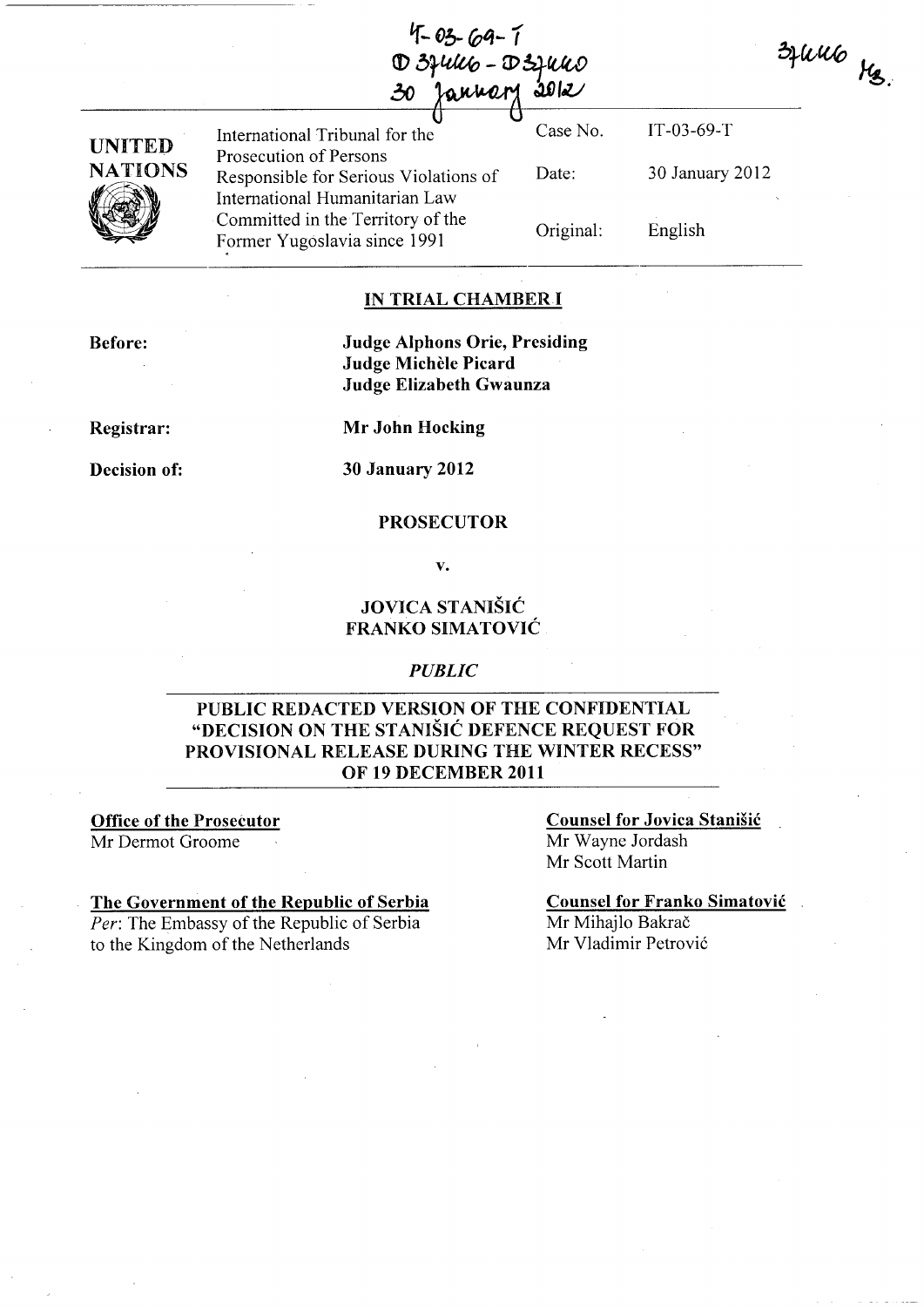### **1.** PROCEDURAL HISTORY

1. On 28 November 2011, the Stanisic Defence ("Defence") requested provisional release for the Accused Jovica Stanišić ("Accused") during the winter recess ("Request"), namely from 16 December 2011 to 9 January 2012, or for a lesser period as designated by the Chamber.<sup>1</sup> The Defence submitted that on 27 October 2011 it had requested guarantees from the Government of the Republic of Serbia ("Serbia"), and that it will file the guarantees ("Serbian Guarantees") in the near future, upon receipt.<sup>2</sup> The Defence further requested that the Prosecution's response time be reduced pursuant to Rule 127 of the Rules of Procedure and Evidence ("Rules").<sup>3</sup> On 28 November 2011, the Chamber notified the parties in Court that it expected the Prosecution to respond to the Request by 5 December 2011.<sup>4</sup> On 1 December 2011, the Tribunal's Host State filed a letter pursuant to Rule 65 (B) of the Rules, stating that it did not oppose the Request.<sup>5</sup> On 5 December 2011, the Prosecution responded ("Response"), opposing the Request.<sup>6</sup> On 6 December 2011, the Defence orally submitted that it was not seeking leave to reply.<sup>7</sup> On 12 December 2011, by means of an informaI communication, the Chamber instructed the Reporting Medical Officer ("RMO") to address two questions regarding a change in the Accused's medication. On 13 December 2011, the RMO submitted a report addressing the Chamber's questions.<sup>8</sup>

### II. SUBMISSIONS OF THE PARTIES

2. The Defence submits that the Accused poses no danger to victims or witnesses and that there is no risk that he would abscond.<sup>9</sup> The Defence submits that the Accused complied with the conditions of a health monitoring protocol during his two previous periods of provisional release and returned to the custody of the Tribunal on schedule.<sup>10</sup> The Defence further submits that the Accused will again comply with any conditions of his provisional release and that he consents to undergo any medical tests necessary for the Chamber to be fully informed of his medical condition.<sup>11</sup> The Defence submits that medical professionals treating the Accused have not

 $\mathbf{I}$ Stanisié Urgent Request for Provisional Release during the Winter Recess of 2011-2012, 28 November 2011 (Confidential), paras 1-2, 15.

 $\overline{c}$ Request, paras 8, 14.

 $\mathbf{3}$ Request, para. 14.

 $\overline{4}$ T.15148-15149.

Letter of the Ministry of Foreign Affairs of the Kingdom of the Netherlands on Provisional Release for Mr. 10vica  $\mathfrak{s}$ Stanišić, 18 November 2011 (Confidential).

<sup>6</sup>  Prosecution Response to Stanišić Urgent Request for Provisional Release during the Winter Recess of 2011-2012, 5 December 2011 (Confidential).

 $\overline{7}$ T.15332-15333.

 $\bf{8}$ RMO Report of 13 December 2011.

 $^{9}$  Request, para. 7.

 $\frac{10}{11}$  Request, para. 9.

Ibid.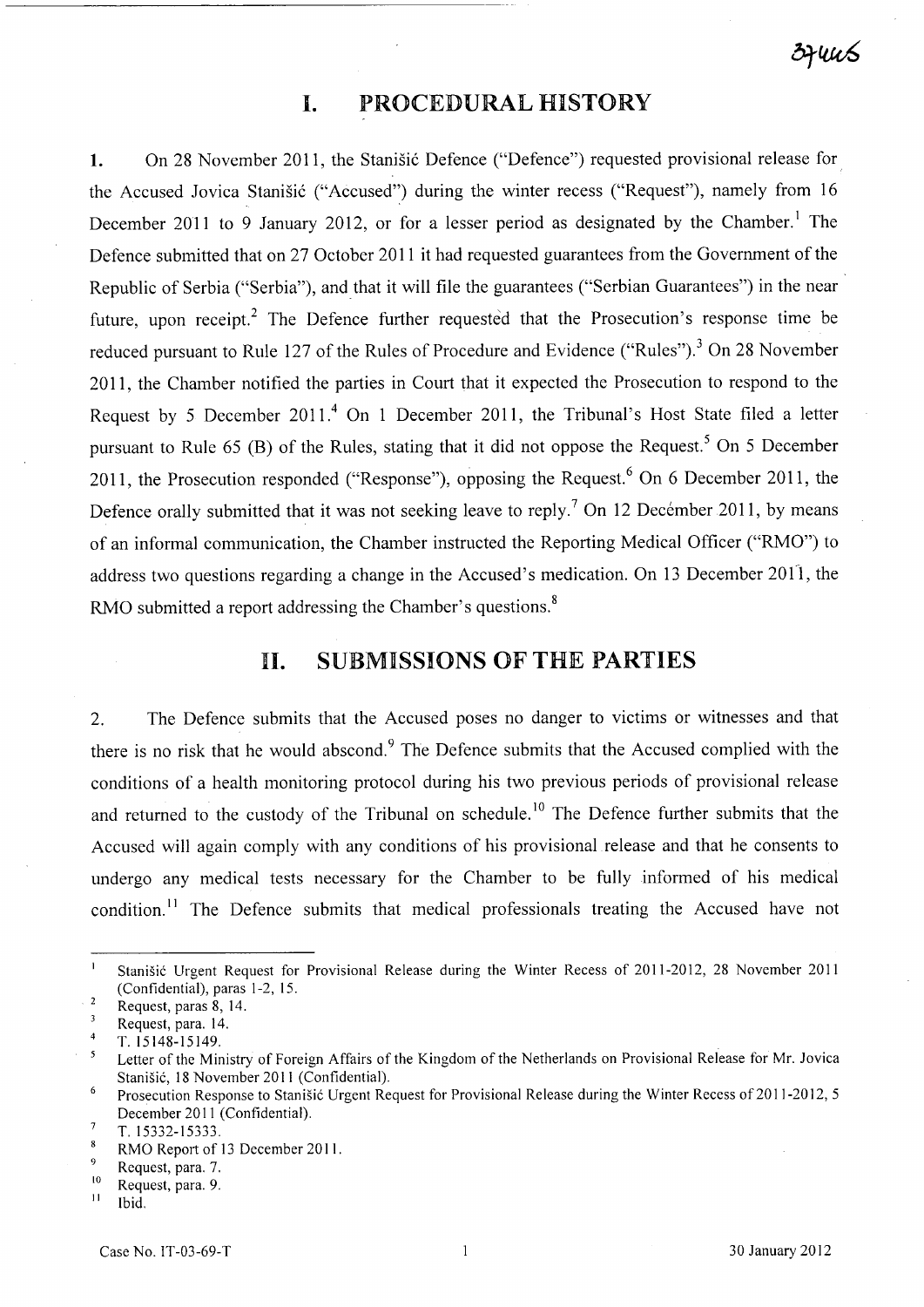expressed any concerns regarding possible negative effects of travel on his health.<sup>12</sup> The Defence further submits that provisional release and interactions with his son would have a positive impact on the Accused's mental condition.<sup>13</sup>

3. The Prosecution argues that the absence of Serbian Guarantees increases the risk that the Accused will abscond or put victims, witnesses, and other persons in danger.<sup>14</sup> According to the Prosecution, the risk of flight is further increased by the advanced stage of the proceedings.<sup>15</sup> The Prosecution submits that the Chamber is required by Rule 65 (B) of the Rules to give Serbia the opportunity to be heard in relation to the requested provisional release.<sup>16</sup>

4. The Prosecution further submits that provisional release should be denied because of the Accused's medical condition.<sup>17</sup> The Prosecution submits that the Accused will soon be put on new medication, which initially needs to be taken under medical supervision.<sup>18</sup> While the exact date of the new treatment is unclear, it would reportedly start soon, and could cause temporary illness.<sup>19</sup> The Prosecution notes that the Accused [REDACTED].<sup>20</sup> The Prosecution argues that the Accused's treating doctors in The Hague would be best placed to treat  $[REDACTED]$ <sup>21</sup>. The Prosecution submits that the results of additional medical tests and consultations requested on 20 October 2011 are not yet known.<sup>22</sup> The Prosecution submits that the Accused [REDACTED].<sup>23</sup>

5. The Prosecution notes that the Defence has not put forward any compelling humanitarian grounds which would weigh in favour of granting provisional release.<sup>24</sup> The Prosecution argues that the alleged benefits to the Accused's condition from provisional release are speculative and that provisional release to Belgrade, away from his usual medical regime, may in fact be detrimental to his health. $^{25}$ 

## **III. APPLICABLE LAW**

- $\frac{17}{18}$  Response, para. 5.
- $\frac{18}{19}$  Response, paras 6-7.
- Ibid.  $\frac{20}{21}$  Response, para. 7.
- 
- $\frac{21}{22}$  Ibid.
- $\frac{22}{23}$  Response, para. 8.  $\frac{23}{24}$  Response, para. 6.
- $\frac{24}{25}$  Response, para. 17.

 $\frac{12}{13}$  Request, paras 11-13.

 $\frac{13}{14}$  Request, paras 10, 13.

 $\frac{14}{15}$  Response, para. 11.

 $\frac{15}{16}$  Response, paras 13-14.

 $\frac{16}{17}$  Response, para. 12.

Ibid.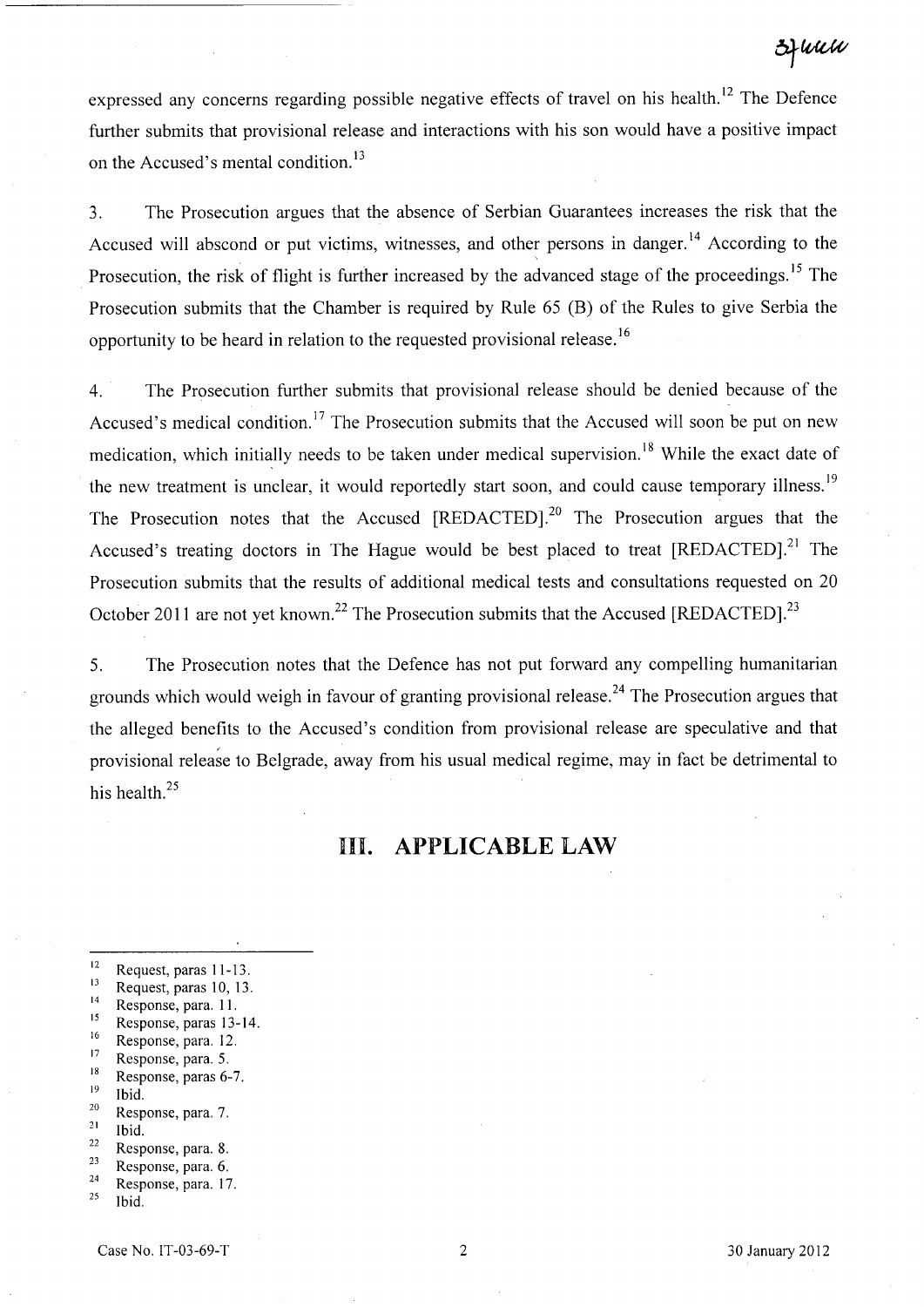6. Rule 65 of the Rules provides the terms upon which provisional release of an Accused before the Tribunal may be granted. Pursuant to paragraph (B) of Rule 65 of the Rules, as amended on 28 October 2011:

Release may be ordered at any stage of the trial proceedings prior to the rendering of the final judgement by a Trial Chamber only after giving the host country and the State to which the accused seeks to be released the opportunity to be heard and only if it is satisfied that the accused will appear for trial and, if released, will not pose a danger to any victim, witness or other person. The existence of sufficiently compelling humanitarian grounds may be considered in granting such release.

7. The conditions listed under Rule 65 (B) of the Rules are the minimum requirements necessary for granting provisional release. Chambers at aIl times retain the discretion not to grant the provisional release of an accused even if it is satisfied that these conditions have been met.<sup>26</sup>

# **IV.** DISCUSSION

8. Under Rule 65 (B) of the Rules, the Chamber cannot order the release of the Accused until it has given Serbia an opportunity to be heard.<sup>27</sup> Serbia has not yet submitted its views on the Request. Serbia did not submit its views in relation to the Accused's previous request for provisional release prior to the Chamber's decision of 7 September 2011, in which the Chamber denied provisional release because of a lack of compelling humanitarian grounds.<sup>28</sup> However, Serbia renewed its provisional release guarantees in relation to all earlier requests.<sup>29</sup> The Defence has submitted that it expects to provide the Serbian Guarantees in the near future. On this basis, the Chamber anticipates that the submission of the Serbian Guarantees is forthcoming. Nevertheless, the present Request must be denied for other reasons, as set out below. Under these circumstances, the Chamber will, exceptionally, decide on the Request prior to the anticipated renewal of the Serbian Guarantees.

9. As to whether the Accused, if released, will return for trial and whether he will pose a danger to any victim, witness, or other person, the Chamber recalls the discussions in its previous

*<sup>26</sup> Prosecutor* v. *Vujadin Popovié, Ljubisa Beara, Drago Nikolié, Ljubomir Borovcanin, Radivoje Miletié, Milan Gvero, and Vinko Pandurevié ("Prosecutor* v. *Popovié et al."),* Case No. IT-05-88-AR65.3, Decision on Interlocutory Appeal of Trial Chamber Decision Denying Ljubomir Borovcanin Provisional Release, 1 March 2007, para. 5; Decision on Prosecution Appeal on Decision on Provisional Release and Motions to Present Additional Evidence Pursuant to Rule 115,26 June 2008, para. 3; *Prosecutor* v. *Popovié et al.,* Case No. IT-05-88- AR65.7, Decision. on Vujadin Popovié's Interlocutory Appeal Against the Decision on Popovié's Motion for Provisional Release, 1 July 2008, para. 5.

<sup>&</sup>lt;sup>27</sup> See also Decision on the Stanišić Request for Provisional Release During the Adjournment in Proceedings, 7 September 2011, para. 5.

 $28$  Ibid.

<sup>&</sup>lt;sup>29</sup> See, for instance, Decision on Stanišić Defence Request for Provisional Release during Summer Recess, 21 July 2011 (Confidential) ("21 July 2011 Decision"); Decision on Urgent Stanišić Defence Request for Provisional Release, 21 April 2011 ("21 April 2011 Decision").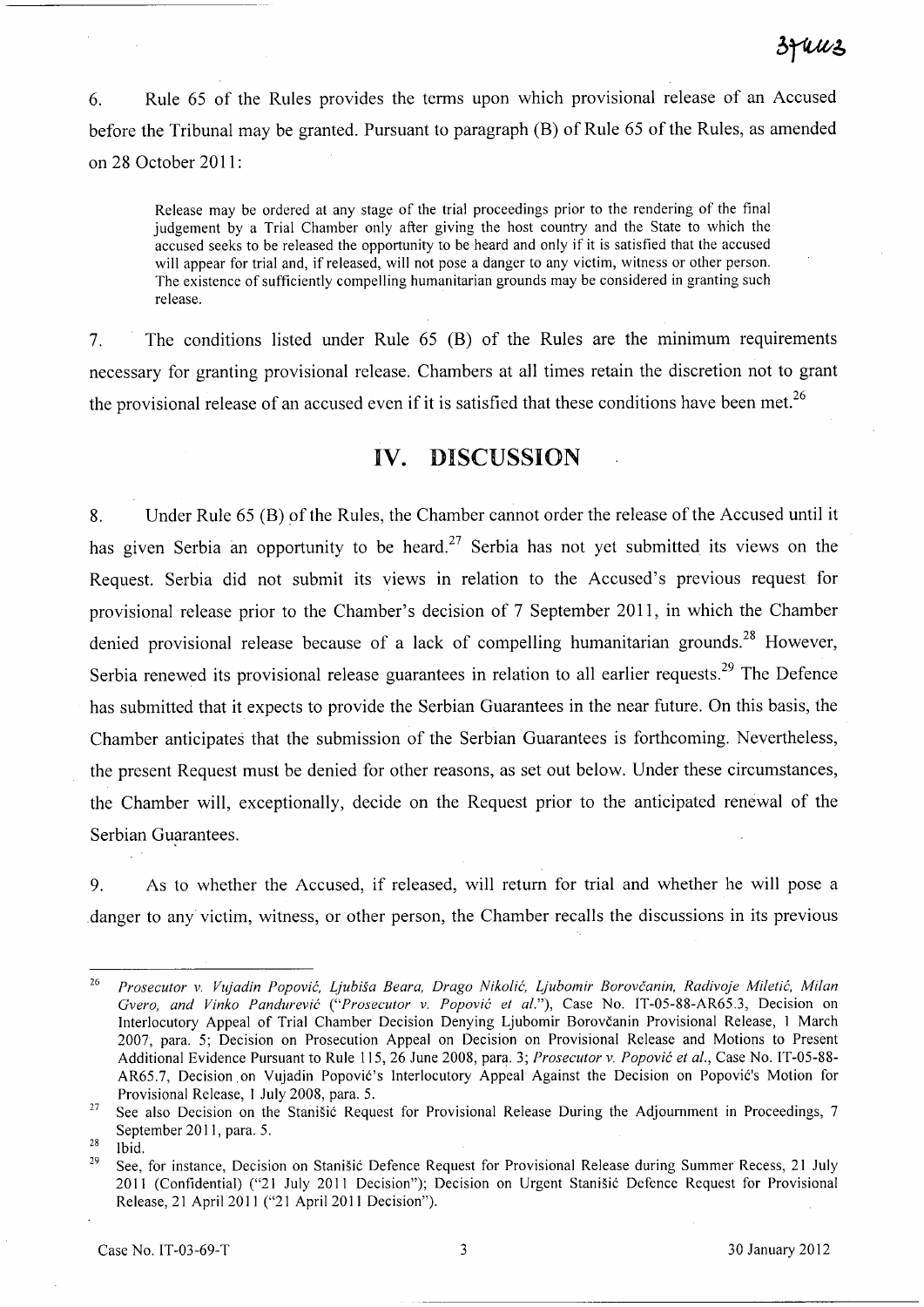ofwwe

decisions.<sup>30</sup> The Chamber notes that it has not received information indicating a change of circumstances in this regard. In this respect, the Chamber has considered the advanced stage of the proceedings. The Chamber's prior findings on the criteria of Rule 65 of the Rules relied, in part, on the Serbian Guarantees. If the Serbian Guarantees are renewed prior to any period of provisional release, the Cham ber would be satisfied that the Accused, if provisionally released, would not abscond and would appear for trial, and that he would not pose danger to any victim, witness, or other person.

10. Prior to the amendment of Rule 65 (B) of the Rules on 28 October 2011, Appeals Chamber case law held that a Chamber should not grant provisional release at the post-Rule 98 *bis* stage of the proceedings unless compelling humanitarian grounds are present that tip the balance in favour of allowing provisional release.<sup>31</sup> Following the amendment of Rule 65 (B) of the Rules, the existence of sufficiently compelling humanitarian grounds is no longer a prerequisite for provisional release, but a factor that a Chamber may consider at its discretion at any stage of the proceedings. <sup>32</sup>

11. The Chamber considers that provisional release and interactions with the Accused's son may be beneficial to his mental condition.<sup>33</sup> The Chamber further remains mindful of its obligation to avoid interruptions to the trial proceedings.<sup>34</sup> The Accused returned from previous periods of provisional release without incident.<sup>35</sup> Nonetheless, a sudden deterioration of the Accused's health may affect his ability to return to The Hague and thereby disrupt the trial proceedings.<sup>36</sup> The Chamber has previously held that the existence of such risk militates against granting provisional release. <sup>37</sup>

<sup>30</sup>  Decision on Urgent Stanisié Motion for Provisional Release, 10 December 2010 (Confidential), paras 6-7; Decision on Urgent Stanisié Defence Motion for Provisional Release on Humanitarian and Compassionate Grounds (Confidential), 16 August 2010, paras 5-6; Decision on Urgent Stanisié Defence Motion for Provisional Release, 22 July 2010, paras 6-7; Decision on Urgent Stanisié Defence Motion for Provisional Release, 31 March 2010 (Confidential), paras 23-28.

<sup>3</sup> J Decision on Urgent Stanisié Motion for Provisional Release, 10 December 2010 (Confidential), para. 5 and authorities cited therein.

<sup>&</sup>lt;sup>32</sup> Prosecutor v. Jadranko Prlić, Bruno Stojić, Slobodan Praljak, Milivo Petković, Valentin Ćorić, Bersislav Pušić, Case No. IT-04-74-AR65.26, Decision on Prosecution Appeal of Decision on Provisional Release of Jadranko Prlié, 15 December 2011, para. 12; Prosecutor v. *Miéo Stanisié and Stojan Zupljanin,* Case No. IT-08-91-T, Decision Granting Mićo Stanišić's Request for Provisional Release, 18 November 2011, para. 14.

 $\frac{33}{21}$  21 April 2011 Decision para. 13; 8 March 2011 Decision, para. 8.<br> $\frac{34}{2}$  See 21 July 2011 Decision, para. 12 and previous decisions of this

 $34$  See 21 July 2011 Decision, para. 13 and previous decisions of this Chamber cited therein.<br> $35$  21 July 2011 Decision, para. 13: RMO Report of 6 May 2011

 $\frac{35}{36}$  21 July 2011 Decision, para. 13; RMO Report of 6 May 2011.

 $rac{36}{37}$  Ibid.

Ibid.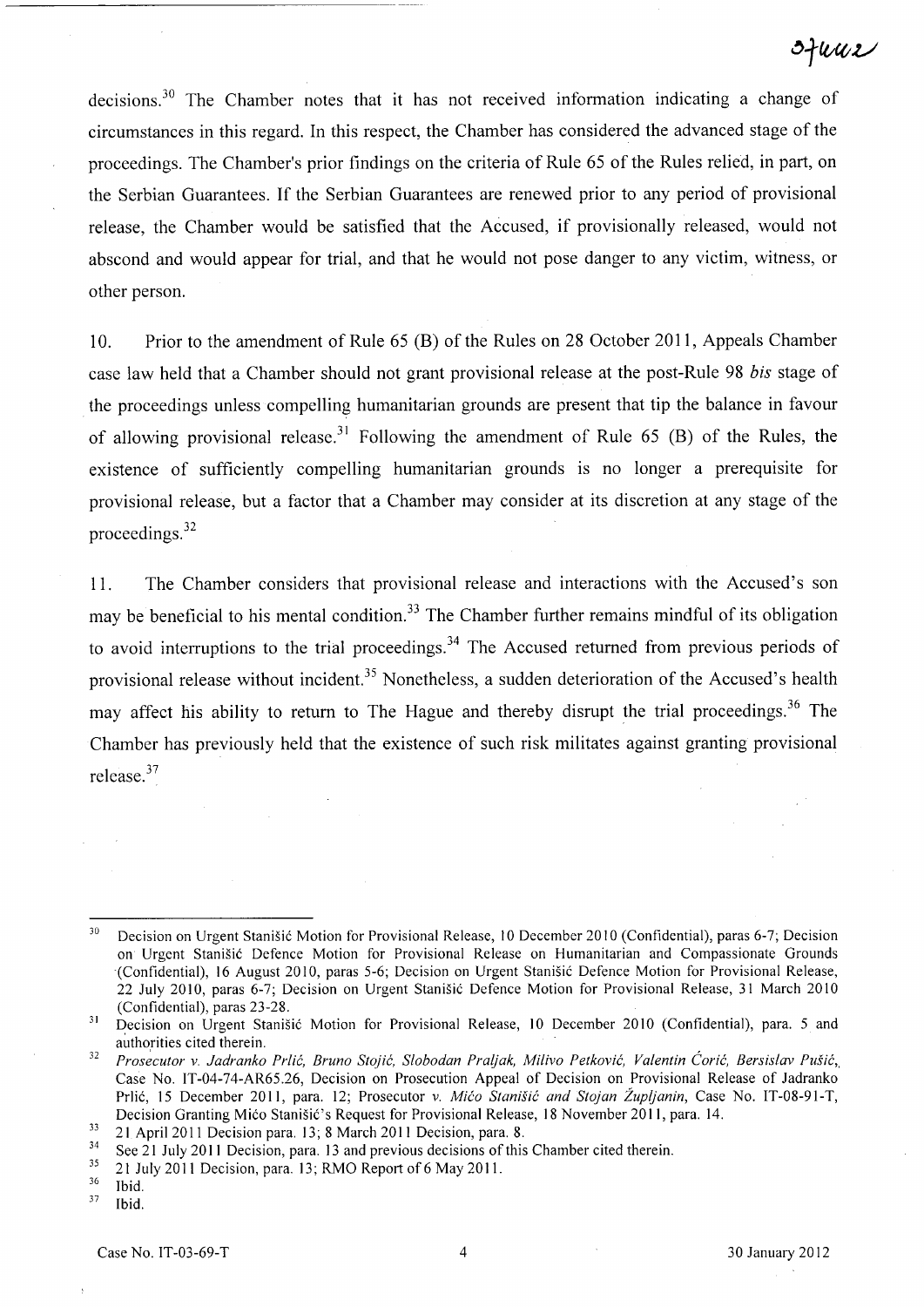12. According to the RMO's reports, the Accused [REDACTED].<sup>38</sup> He also [REDACTED].<sup>39</sup> On 7 October 2011, the Accused [REDACTED].<sup>40</sup> [REDACTED].<sup>41</sup>

13. The RMO has further reported a change in the Accused's medication.<sup>42</sup> According to the RMO, the first two doses of the new medication should be administered under medical supervision and may give rise to physical complaints.<sup>43</sup> On 5 December 2011, the Accused received the first dose of the new medication under medical supervision at Bronovo hospital.<sup>44</sup> The RMO initially reported [REDACTED].<sup>45</sup> On [REDACTED].<sup>46</sup> [REDACTED].<sup>47</sup> On 13, 14, and 15 December 2011, the Accused waived his right to be present in court due to illness.<sup>48</sup> On 16 December 2011, the RMO reported that [REDACTED].<sup>49</sup> According to the RMO, [REDACTED].<sup>50</sup> The Accused will receive the second dose of the medication on or about 19 December 2011.<sup>51</sup> According to the RMO, [REDACTED].<sup>52</sup> [REDACTED].<sup>53</sup>

14. On the basis of these recent developments and given the Accused's medical history, the Chamber finds that the Accused's medical condition is, at present, unstable, with a considerable risk of sudden deterioration in his health. The Chamber is particularly concemed with the possible effects of the Accused's new medication, [REDACTED]. In this respect, the Chamber notes that [REDACTED].54 Finally, the second dose is scheduled to be administered under medical supervision at Bronovo hospital on or about 19 December 2011. The Chamber considers that provisional release should not obstruct the treatment of the Accused.

15. On balance, in light of the risks of a sudden deterioration in the Accused's medical condition and the requirements of his treatment, the Chamber finds that provisional release would be inappropriate.

<sup>42</sup> RMO Reports of 4, 11, 25 November and 2, 9, and 16 December 2011.

<sup>52</sup> RMO Reports of 13 and 16 December 2011.<br><sup>53</sup> BMO Benewts of 0 and 16 December 2011.

<sup>&</sup>lt;sup>38</sup> RMO Reports of 7, 14, 20, 27 September, 4, 11, 17, 28 October, 4, 11, 25 November, 2, 9 and 16 December 2011. RMO Reports of 3, 10, 17, 23, 31 August, 7, 14, 20, 27 September, 4, 11, 17, 28 October, 4, 11, 25 November, 2, 9 and 16 December 2011.

<sup>40</sup> RMO Reports of 11, 17 and 28 October 2011; T. 14225.

<sup>&</sup>lt;sup>41</sup> RMO Reports of 11, 17 and 28 October 2011.

Ibid.

<sup>&</sup>lt;sup>44</sup> RMO Reports of 9 and 16 December 2011; T. 15330.

<sup>&</sup>lt;sup>45</sup> RMO Reports of 9 and 16 December 2011.<br><sup>46</sup> PMO Report of 16 December 2011.

 $^{46}$  RMO Report of 16 December 2011.

Ibid.

<sup>48</sup> T. 15578-15579, 15675, 15761; Absence Forms of 13,14, and 15 December 2011; RMO Report of 16 December 2011.

 $^{49}$  RMO Report of 16 December 2011.

Ibid.

<sup>&</sup>lt;sup>51</sup> RMO Reports of 13 and 16 December 2011.<br> $52 \text{ PMO}$  Reports of 13 and 16 December 2011.

<sup>&</sup>lt;sup>53</sup> RMO Reports of 9 and 16 December 2011.<br><sup>54</sup> RMO reports of 31 May 1.8 June 2010: T

<sup>54</sup> RMO reports of 31 May, l, 8 June 2010; T. 5509.